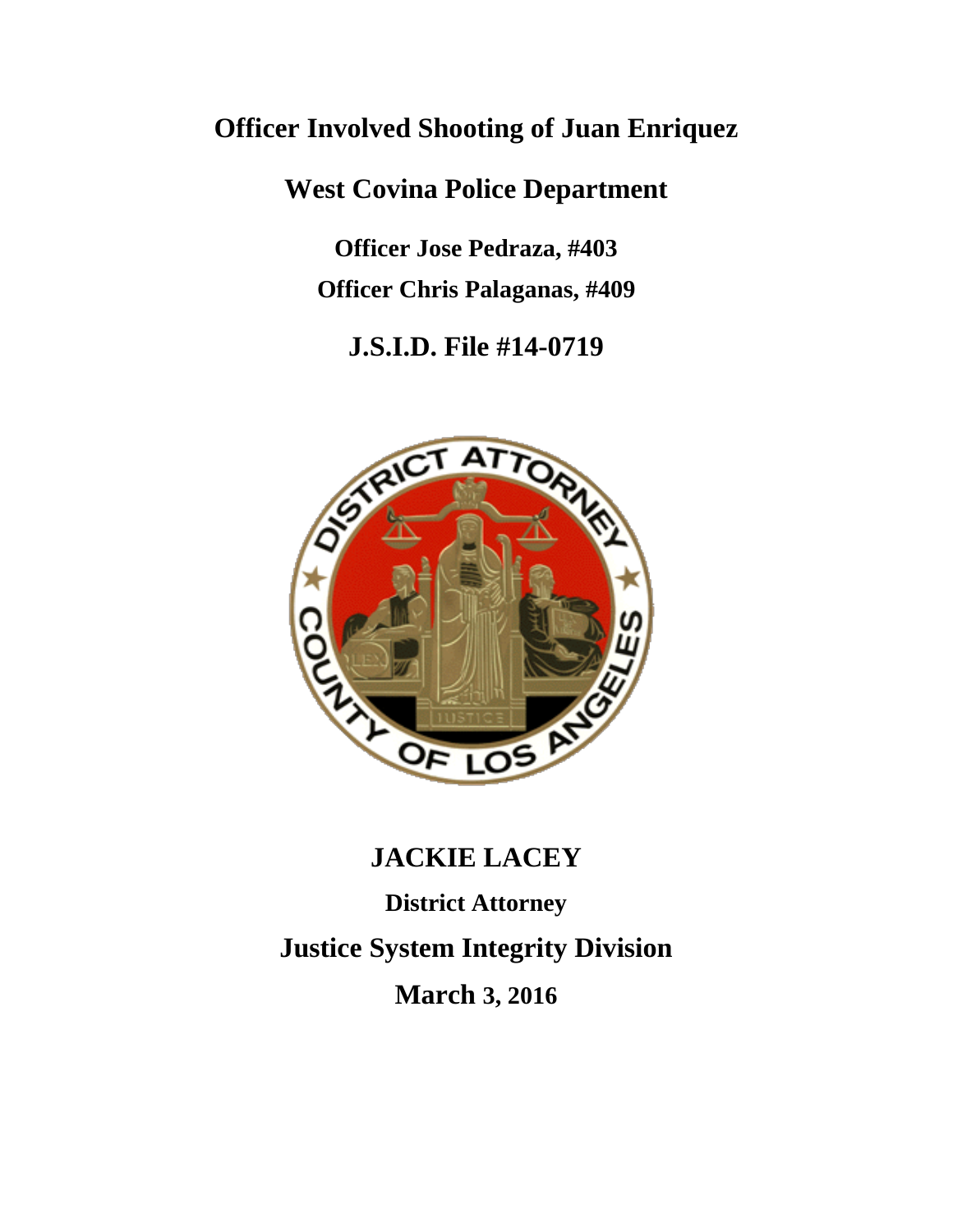#### MEMORANDUM

TO: Chief Dave Faulkner West Covina Police Department 1444 W. Garvey Avenue South West Covina, California 91790

> Captain Steven Katz Homicide Bureau Los Angeles County Sheriff's Department 1 Cupania Circle Monterey Park, California 91755

- FROM: JUSTICE SYSTEM INTEGRITY DIVISION Los Angeles County District Attorney's Office
- SUBJECT: Officer Involved Shooting of Juan Enriquez J.S.I.D. File #14-0719 L.A.S.D. File #014-00086-3199-013 WEST COVINA PD #14-8496
- DATE: March 3, 2016

The Justice System Integrity Division of the Los Angeles County District Attorney's Office has completed its review of the November 23, 2014, fatal shooting of Juan Enriquez. We find that West Covina Police Department (WCPD) Officers Jose Pedraza and Chris Palaganas acted in lawful self-defense and defense of others and that their actions constituted a reasonable exercise of force to apprehend a felon fleeing from the commission of a homicide.

The District Attorney's Command Center was notified of the shooting on November 24, 2014 at 1:00 a.m. The District Attorney Response Team,

responded to the scene and was given a briefing of the circumstances of the shooting and a walk-through of the scene.

The following analysis is based on reports and recordings submitted by Los Angeles Sheriff's

Department (LASD) Homicide Detectives Louie Aguilera and Scott Hoglund and by WCPD Detective Joshua Neiheisel. The voluntary statements of Officers Pedraza and Palaganas were considered for this analysis.

# **FACTUAL ANALYSIS**

# **Overview**

On November 23, 2014, Erick Moreno was fatally shot by Juan Enriquez in front of the Church of the Nazarene on Badillo Street in the City of West Covina. Enriquez fled southbound from the shooting scene on foot and climbed over a wall separating Badillo Street from the residences on W. Elgenia Street, which runs parallel to Badillo Street, immediately to the south. (Badillo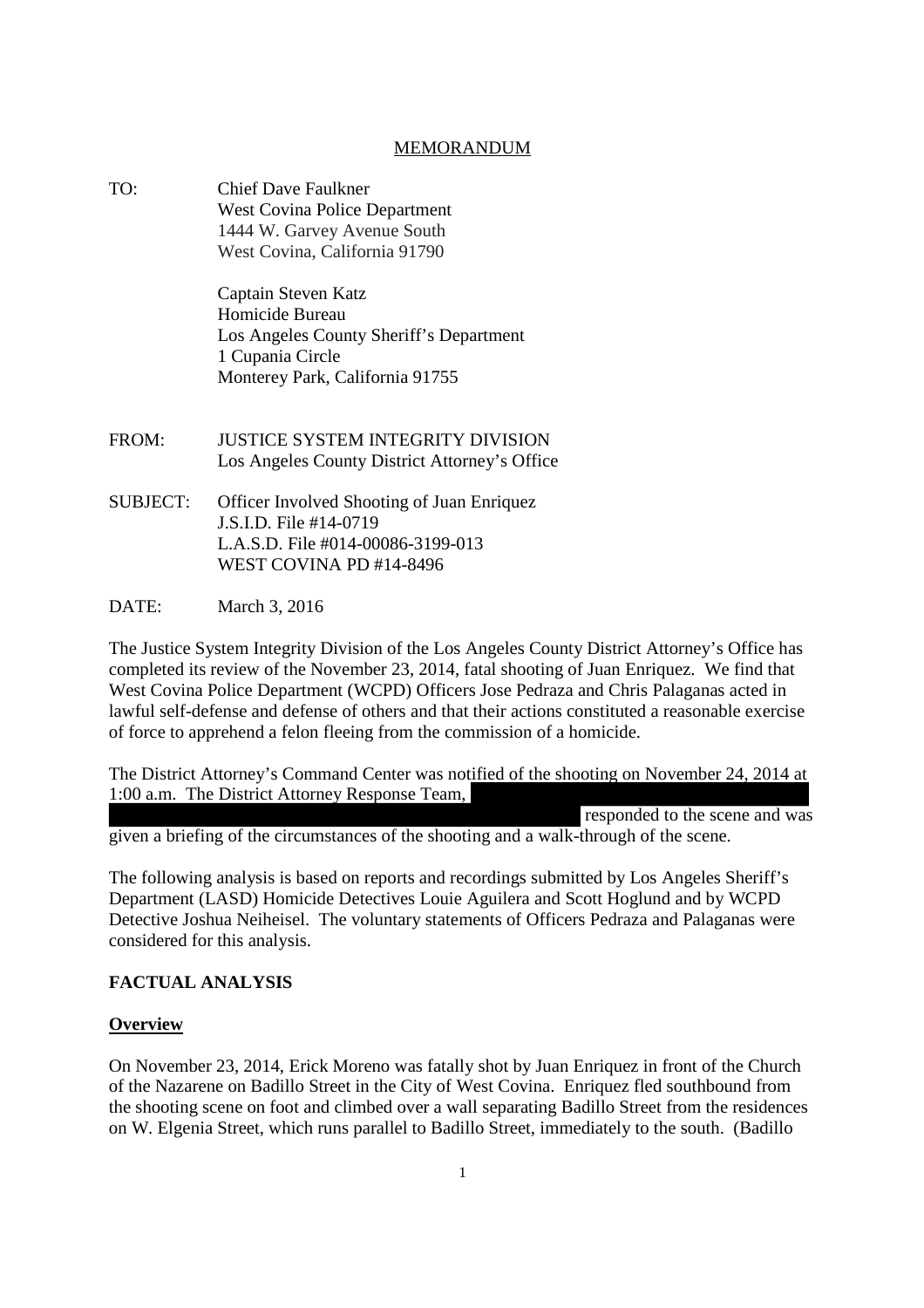Street and W. Elgenia Street both run from east to west.) Enriquez jumped onto the roof of the house of the K family on W. Elgenia Street. Enriquez ran across the roof and dropped into the yard of the residence.  $M$  K heard Enriquez on his roof and saw him drop into his yard. K called 9-1-1 and reported Enriquez' movements.

WCPD Officers Pedraza and Palaganas were both working patrol in one man units on the night of the incident. Each of them heard a series of radio broadcasts informing them that an officer had heard a salvo of shots from the area of the Moreno homicide, that a responding officer had located a gunshot victim who appeared to have died, and that a man had been seen running from the area of the homicide and jumping over a wall on W. Elgenia Street. Officers near the scene of the Moreno homicide broadcast a description of the suspect including his clothing and general physical characteristics.

After the first broadcast, Pedraza, Palaganas and K-9 Officer Bryan Rodriguez responded to W. Elgenia Street. As they neared the K residence, they heard a dispatch indicating that a man had traversed the K roof and was in the K backyard.<sup>1</sup> Officers Pedraza, Palaganas and Rodriguez approached the front of the K residence on foot, where they confronted Juan Enriquez. Enriquez disregarded the officers' commands to show his hands and walked away from them northbound in the driveway. Rodriguez released his dog, Reiko, and gave him a "bite command." Reiko ran to Enriquez and latched his jaw onto Enriquez' forearm. Enriquez showed no response to Reiko's bite and continued to ignore the officers' commands, concealing the right side of his body behind the northernmost end of the camping trailer. Pedraza and Palaganas heard a single gunshot, followed by the sound of Reiko whimpering. None of the officers could see what Enriquez was doing when the shot was fired. Pedraza and Palaganas both believed that Enriquez was either shooting at them or at Reiko. Fearing for their safety and for that of the K inside their residence, Pedraza and Palaganas both fired their weapons at Enriquez.

#### **The Erick Moreno Homicide**

On November 23, 2014, Erick Moreno accompanied his brother, Juan Moreno to West Covina to collect a debt of \$200 that was owed to Juan Moreno by Garrett Lorenzo, an in-law of the Morenos. On the day of the incident, a series of texts between Juan Moreno and Lorenzo had become increasingly hostile regarding the lateness of the repayment. In the hours before Lorenzo met with Juan Moreno, he attended a barbecue with his friend, Juan Enriquez ). Lorenzo told Enriquez about his debt to Juan Moreno and Enriquez provided him with \$200 to repay the loan. Lorenzo agreed to meet Juan Moreno at a 76 gas station on Badillo Street, next to the Church of the Nazarene. Enriquez drove Lorenzo to the 76 gas station along with at least two other members of the

<sup>&</sup>lt;sup>1</sup> The K residence is a single story house on a lot bordered by Badillo Street to the north and W. Elgenia Street to the south. The house is approximately two city blocks southeast of the Church of the Nazarene. A low wall separates their backyard from Badillo Street. A driveway runs from north to south on the western edge of the K property. A camper trailer was parked at the northern end of the driveway during the incident. North of the trailer is a wrought iron fence, separating the driveway from the backyard. The front door of the house is on the southwestern corner of the house, on top of a small porch.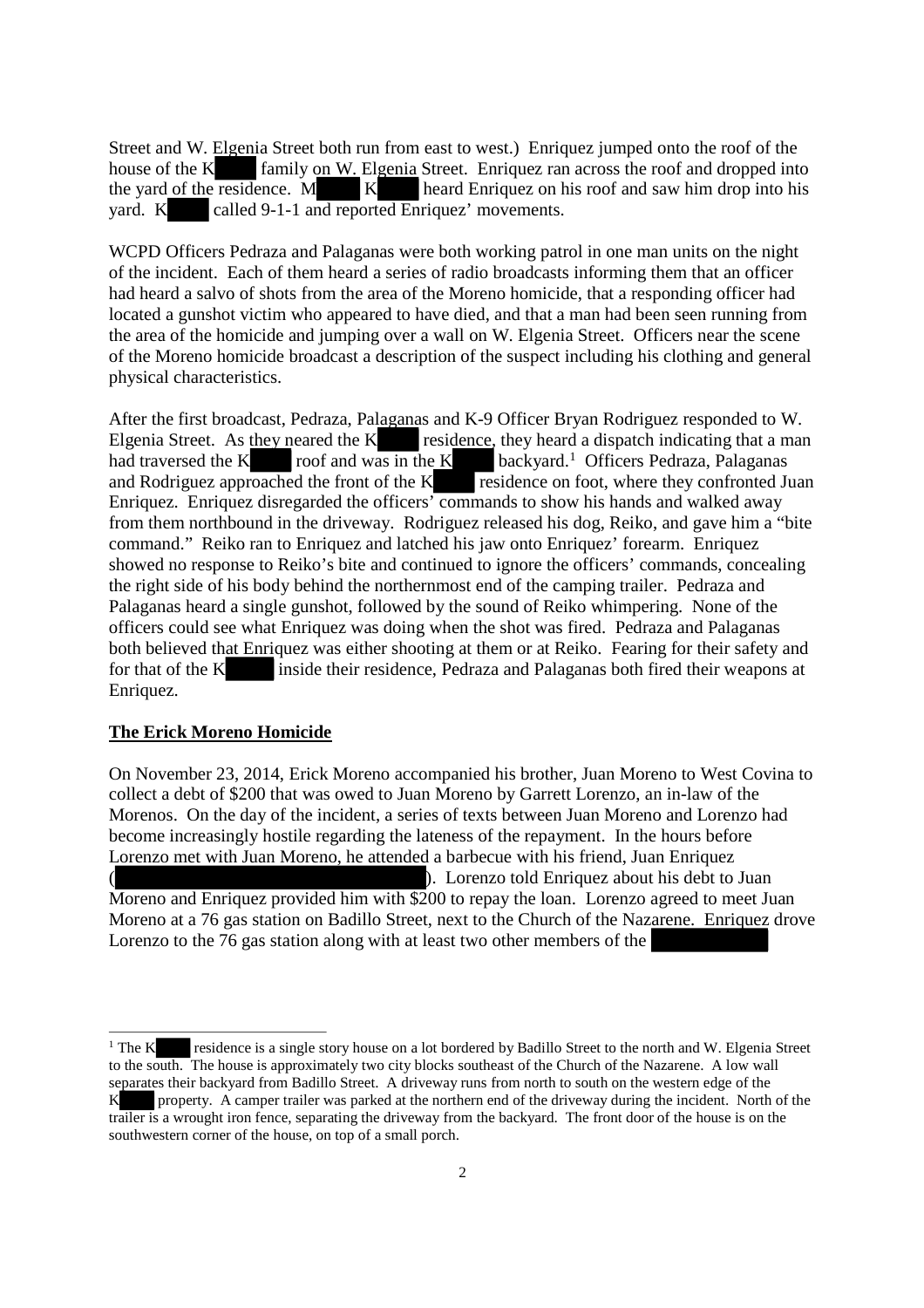. <sup>2</sup> Lorenzo saw that Enriquez had his Glock 40 caliber pistol with him at the barbecue before they left to repay the debt.

Lorenzo exited Enriquez' car alone and met Juan Moreno in the parking lot of the 76 station. Juan Moreno was also alone, having left his brother Erick Moreno behind in his car. The two men spoke for a few minutes and Lorenzo paid Juan Moreno. While they were speaking, Erick Moreno apparently exited his brother's car and walked to a grassy area in front of the Church of the Nazarene, adjacent to the 76 station parking lot. Juan Enriquez and the other men who had accompanied him exited Enriquez' car. A fist fight began between Erick Moreno and one of the men who had come with Enriquez, which Erick Moreno was winning. Enriquez produced his 40 caliber pistol and fatally shot Erick Moreno. Four 40 caliber cartridge casings were found near Erick Moreno's body, as well as one unexpended .40 caliber round.

While Lorenzo and Juan Moreno were talking in the 76 station parking lot, they heard a scuffle followed by gunshots coming from the area in which Erick Moreno was shot. Vegetation between the 76 gas station and the grassy area prevented them from seeing the shooting. Lorenzo saw Enriquez walking away from the area of the shooting. Lorenzo also saw Enriquez tell Juan Moreno to leave the area while Enriquez was carrying his 40 caliber pistol visible on his hip. Enriquez told Lorenzo, "I shot that fool." Lorenzo saw the other men who had come with him run back to Enriquez' car and drive away. According to Lorenzo, he and Enriquez ran together and jumped over a residential wall. Lorenzo ran beyond the initial residence and lost track of Enriquez.<sup>3</sup>

#### **Statement of Officer Chris Palaganas**

Officer Chris Palaganas was working alone in full uniform in a marked patrol vehicle. Palaganas heard the first officer at the scene broadcast that he had heard six gunshots in the general area of the Moreno homicide. As Palaganas proceeded toward that location, he heard a dispatch indicating that a citizen had reported hearing shots in the same area. The second officer at the scene broadcast that he had located the shooting victim, who appeared to be dead. Upon hearing that, Palaganas activated the lights and siren of his patrol vehicle and continued toward the Moreno shooting scene. Palaganas heard a broadcast that officers had seen a man in dark clothing running south from the shooting location and jumping over a wall.<sup>4</sup> As Palaganas awaited instructions about his role in a perimeter, dispatch broadcast information that K had heard footsteps on his roof.

Palaganas drove to the area of the K house, arriving simultaneously with Officers Pedraza and Rodriguez. Palaganas approached the front of the  $K$  house with his gun drawn and positioned himself in the driveway near the front porch. Pedraza was to his right, on the front porch. An airship was positioned above the  $K$  residence and broadcast that the suspect was hiding behind a motor home at the northern end of the  $K$  driveway. When the officers

<sup>&</sup>lt;sup>2</sup> The identity of two of the men in Enriquez' car has been established, but there is conflicting information regarding whether or not there was a fifth man in the car.

<sup>&</sup>lt;sup>3</sup> Officers on the ground near the Moreno homicide do not appear to have seen Lorenzo running from the scene and their descriptions of the fleeing suspect all appear to contemplate Enriquez. (Officers in an airship *did* see a second suspect in the residential area near the  $K$  house.)

<sup>4</sup> At the time of the incident, Enriquez wore a long-sleeved blue sweatshirt over a black t-shirt over a white t-shirt, blue shorts and a black baseball cap.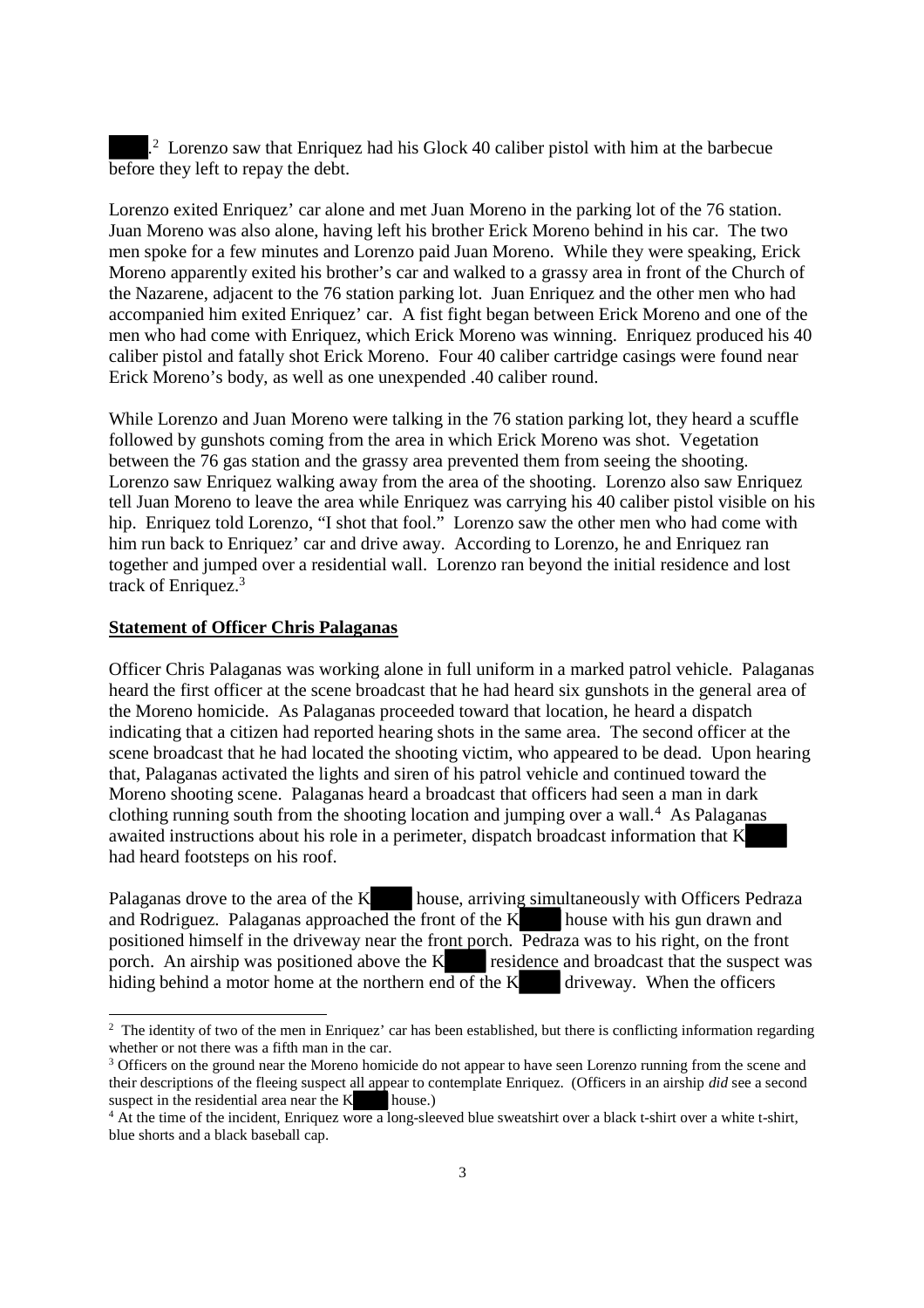approached, Enriquez was visible at the northern end of the trailer. Enriquez matched the suspect description provided by dispatch. Rodriguez deployed Reiko and gave the bite command. Reiko obeyed, charging north to the rear of the trailer, where he encountered Enriquez and bit his left arm.

Palaganas ordered Enriquez, "Get on the ground, get on the ground, show me your hands." Palaganas' pistol light was trained on Enriquez. Palaganas heard other officers also commanding Enriquez to get on the ground, to bring the dog to them, and to show them his hands.<sup>5</sup> Palaganas, Pedraza and Rodriguez remained east of the trailer approximately ten to fifteen feet from Enriquez. Enriquez was concealing the right side of his body behind the trailer, but the left side of his body was visible. Reiko could be seen hanging off his left arm. The officers had their weapons drawn and pointed at Enriquez.

Enriquez looked at the officers with a blank stare and ignored their commands. Enriquez was fighting Reiko, but showed no sign of pain from Reiko's jaw grip on his arm. The officers continued to issue commands, which were ignored. Palaganas contemplated the facts that a murder had just occurred and that Enriquez appeared to be "out to hurt somebody."

A short time after the commands, Palaganas heard a gunshot. He did not see who had shot, but he believed that it had been fired by Enriquez at the officers. Palaganas looked at his fellow officers to see whether they had been struck. To defend himself and his partners, Palaganas fired a single round. Palaganas wished to fire an additional round, but did not do so because Rodriguez had rushed forward to the aid of Reiko.

Palaganas heard a series of gunshots from Pedraza, positioned to his right. After both Palaganas and Pedraza fired their weapons, it was clear that Enriquez was dead. Palaganas approached Enriquez and saw his right hand for the first time. A black semiautomic firearm was visisble under the trailer, near Enriquez' body. Palaganas had not seen the firearm in Enriquez' hands.

#### **Statement of Officer Jose Pedraza**

Officer Jose Pedraza was working alone in full uniform in a marked patrol vehicle. Pedraza heard the radio broadcasts indicating that both an officer and a citizen had heard gunshots, that the victim of the shooting had been located and that he appeared to be dead. Pedraza also heard the broadcast that a suspect was jumping over a wall and heading toward W. Elgenia Street. The suspect was described as wearing a baseball cap and jacket. Pedraza believed that a murder had been committed and that the suspect was fleeing from responding officers.

Officers near the Moreno homicide continued to provide information about the fleeing suspect, including that he was a male Hispanic in his twenties, that he was approximately five foot seven inches in height with a medium build, and that he was wearing gray shorts, a baseball cap and a jacket.

Dispatch reported that K had called indicating first that there was someone on his roof then in his yard. The air unit had arrived and confirmed that there was a suspect in front of the K house. Pedraza responded to the K house, where he saw Enriquez. Pedraza

<sup>5</sup> Palaganas was aware of additional uniformed officers at the scene, but he could not name them.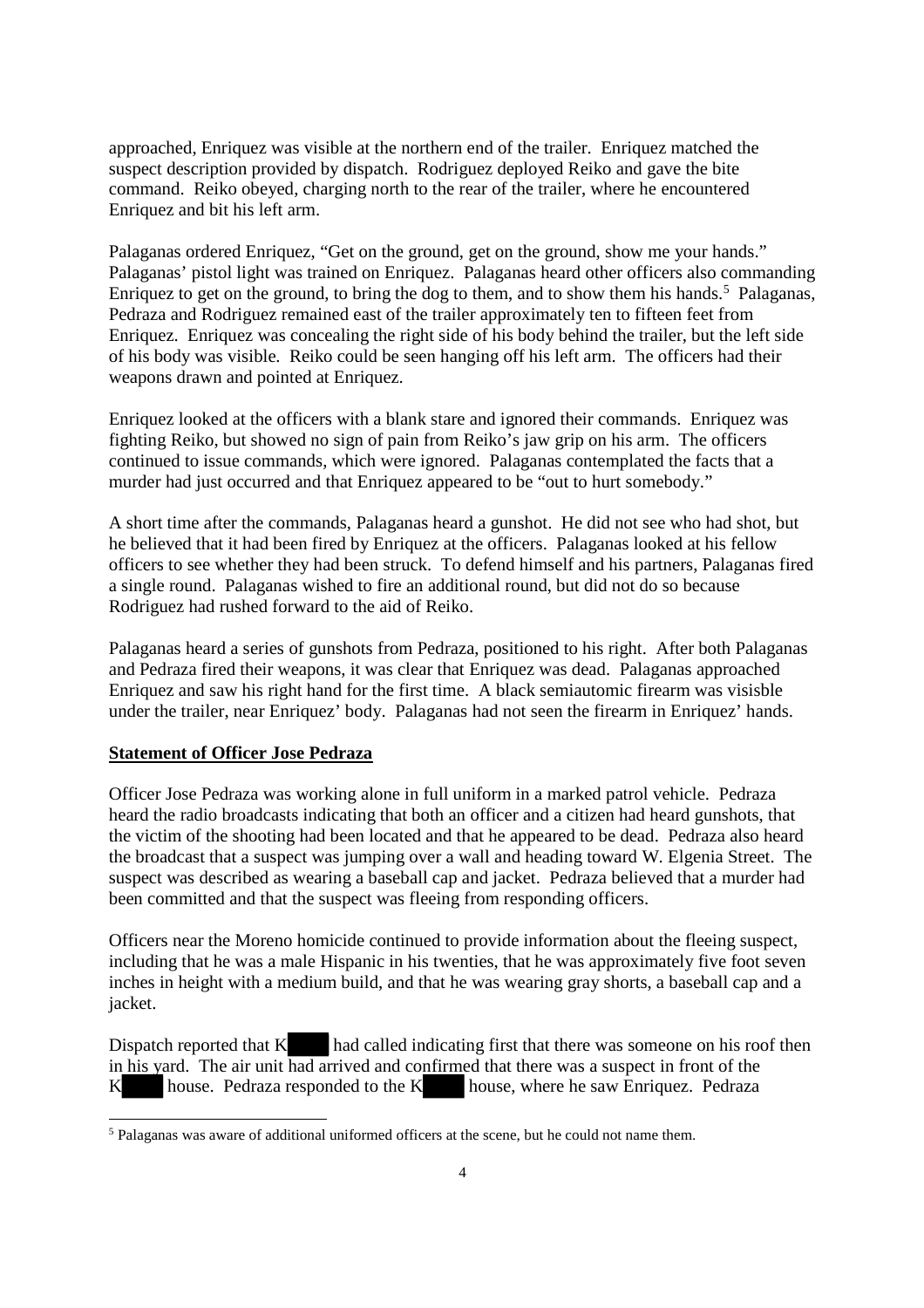believed that Enriquez was the suspect in the Moreno homicide based upon his proximity to the shooting scene and the fact that his description matched the suspect descriptions broadcast by the officers near the Moreno homicide scene.

When Pedraza approached, Enriquez was in the driveway between the house and the trailer. Pedraza approached with his gun drawn. Initially, Pedraza was in the driveway, then he repositioned himself on or near the front porch of the K residence, where he stayed for the rest of the incident. Rodriguez was positioned to his left. When Pedraza first saw Enriquez, he was looking in the direction of the officers, then he quickly began to walk northbound on the driveway toward the house. Enriquez had his hands in front of his waistband, making them largely invisible to Pedraza who feared Enriquez might have a firearm. Pedraza was 12 to 15 feet from Enriquez throughout the incident.

The officers decided to follow and capture Enriquez. Rodriguez gave unspecified commands. Pedraza had his gun drawn and loudly stated, "Police, you're a murder suspect. Stop now!" Other officers also gave commands, but Pedraza did not recall what they said. (Numerous other officers were present, but Pedraza did not recall when they arrived or what they did.) Enriquez did not stop, but continued to walk up the driveway. Rodriguez released his dog, which "engaged" Enriquez near the back of the trailer. Enriquez disappeared from sight. When Enriquez reappeared, the dog was hanging off of one of his forearms. Enriquez showed no reaction to the ongoing bite. Enriquez looked at the officers with a blank stare. One half of

Enriquez' body was exposed to view and the other half was hidden behind the trailer. Enriquez kept his arms close to his waistband and his hands were intermittently hidden from view. Reiko was pulling Enriquez. Pedraza heard a single gunshot, followed by the sound of Reiko whimpering. Pedreza believed that Enriquez may have shot the dog. Pedraza considered Enriquez' failure to comply with the officers' commands along with his knowledge that a murder had occurred and that Enriquez appeared to be the killer. Pedraza believed that his own life was in danger, as were the lives of Palaganas, Rodriguez, and the people inside the  $K$  house. Pedraza decided to fire his service weapon. He believed he fired it three times. After Enriquez had been handcuffed, Pedraza approached him and saw a pistol a few feet from his feet. It was the first time Pedraza had seen that firearm.

#### **Statement of Officer Matthew Bowman**

Officer Matthew Bowman was working uniformed patrol on the night of the incident. Bowman heard the broadcasts about the shots fired, the possible murder victim, the suspect running toward W. Elgenia Street and the suspect being on the roof of the W. Elgenia Street house. Bowman positioned himself on the western side of the  $K$  driveway and watched as Pedraza and Palaganas approached from the east. Initially, Enriquez was pacing back and forth in the yard. Rodriguez commanded Enriquez approximately three times to, "Show me your hands, stop where you are, show me your hands or I'll send my dog." Enriquez responded, "You're gonna have to fucking shoot me. Fucking kill me." Enriquez walked toward the wrought iron gate to the north of the trailer. Reiko was deployed and contacted Enriquez while Enriquez appeared to be trying to open the gate of the wrought iron fence.

The right half of Enriquez' body was behind the trailer and his hands were either concealed by the trailer or kept out of sight near his waistband. Although Reiko was still "on the bite,"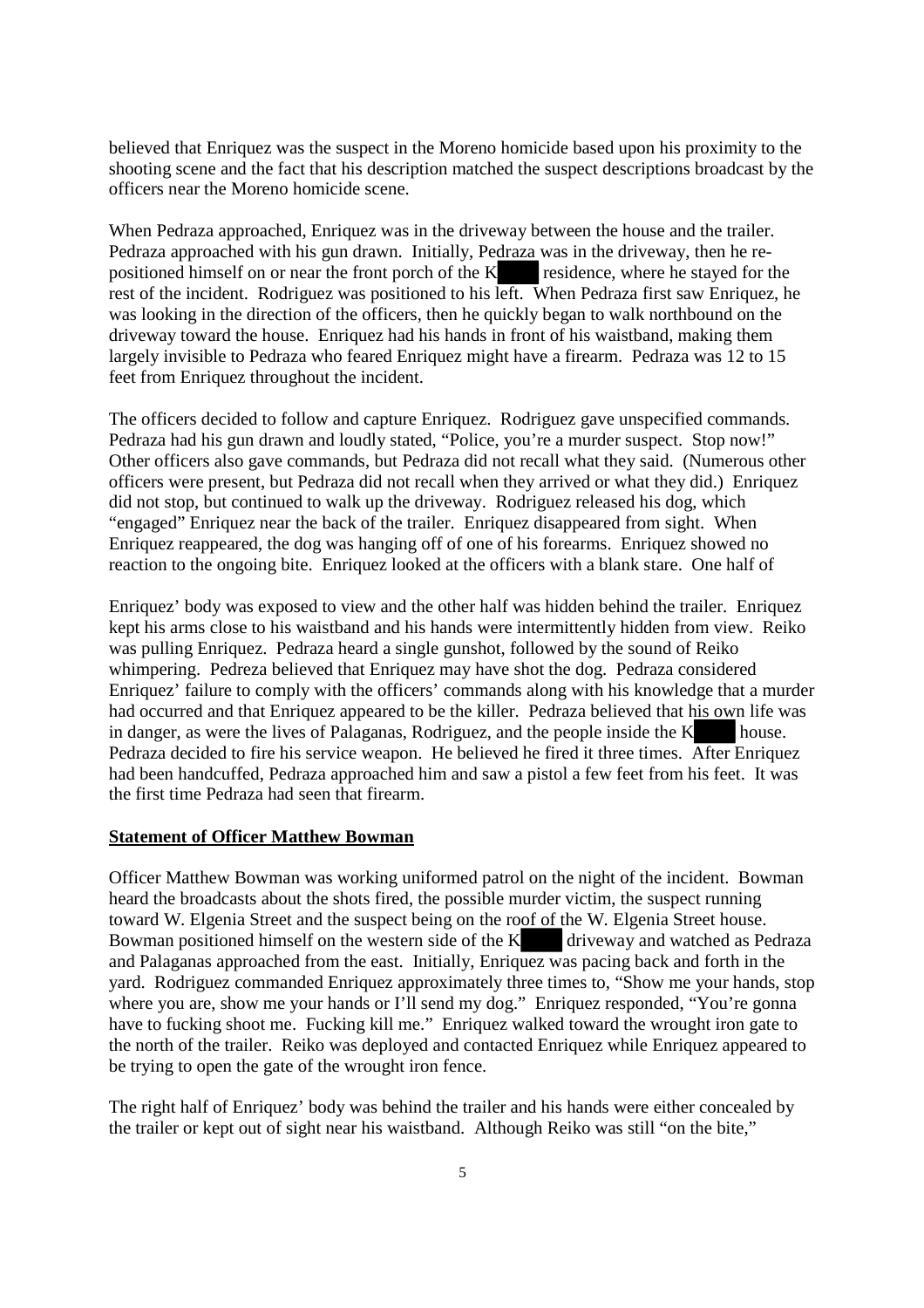Enriquez showed no signs of pain, and looked at the officers with a blank stare. A single shot was heard and Reiko whimpered. After a pause, there were two or three more shots.

After the shooting, Bowman approached Enriquez and saw a black handgun and a cartridge casing near Enriquez' body.

#### **Statement of Officer Bryan Rodriguez**

Officer Rodriguez was working patrol as a K-9 Officer with his dog Reiko. Rodriguez monitored the dispatches regarding the shots fired and the gunshot victim who appeared to be dead. After hearing the dispatches about a suspect jumping over a wall on W. Elgenia Street, Rodriguez responded to the  $K$  house. When Rodriguez heard about there being a suspect in the K backyard, he exited his car with Reiko. Enriquez' head was visible on the northern side of the wrought iron fence that separated the driveway from the backyard.

Enriquez entered the front yard of the residence, and Rodriguez saw that he matched the description provided by dispatch. Rodriguez yelled, "Let me see your hands, let me see your hands!" Enriquez walked up the stairs to the front door of the  $K$  house and approached the front door. Enriquez continued to disregard the commands of the officers. Rodriguez again yelled, "Let me sees your hands!" Enriquez responded, "You're just going to have to shoot me." Rodriguez' gun was still holstered. Pedraza positioned himself to Rodriguez' right and said, "He's a 187 suspect, send the dog, send the dog." Enriquez was in the middle of the driveway facing the officers. Rodriguez yelled, "Let me see your hands, let me see your hands!" Enriquez turned and walked away from the officers toward the gate. Rodriguez deployed Reiko and gave him the bite command. Reiko bit one of Enriquez' arms. With Reiko still attached to his arm, Enriquez made his way to the gate.

Enriquez' face showed that he was experiencing pain. Enriquez maneuvered himself to a position partially behind the trailer and appeared to be going down to the ground. Concurrently, Rodriguez heard shots being fired and saw Pedraza shooting at Enriquez. (Rodriguez did not hear the initial gunshot described by Pedraza and Palaganas.) Rodriguez heard Reiko yelping and assumed he had been struck by gunfire. Rodriguez ordered Reiko to return to him and he immediately took Reiko from the scene to seek medical attention. It was later established that Reiko received a single gunshot wound to his shoulder from which a single projectile was recovered. Reiko survived.

#### **Statement of M K**

K was watching television in his den when he heard something bang against the wrought iron fence that separates his driveway from his yard. A short time later, he heard footsteps running across his roof. called 9-1-1 while awakening his wife and daughter. While  $\overline{K}$  was speaking with the 9-1-1 operator, he went from window to window of his house. When he looked out the south facing windows, he saw officers arriving from the west. When K looked out his north facing windows, he saw Enriquez in the northeast corner of his yard. K and Enriquez made eye contact, then Enriquez purposefully walked west toward the driveway, as if he was "on a mission." Meanwhile, the officers were walking northbound toward K  $\overline{K}$  . To  $\overline{K}$  is surprise, Enriquez went south through the gate, towards the officers.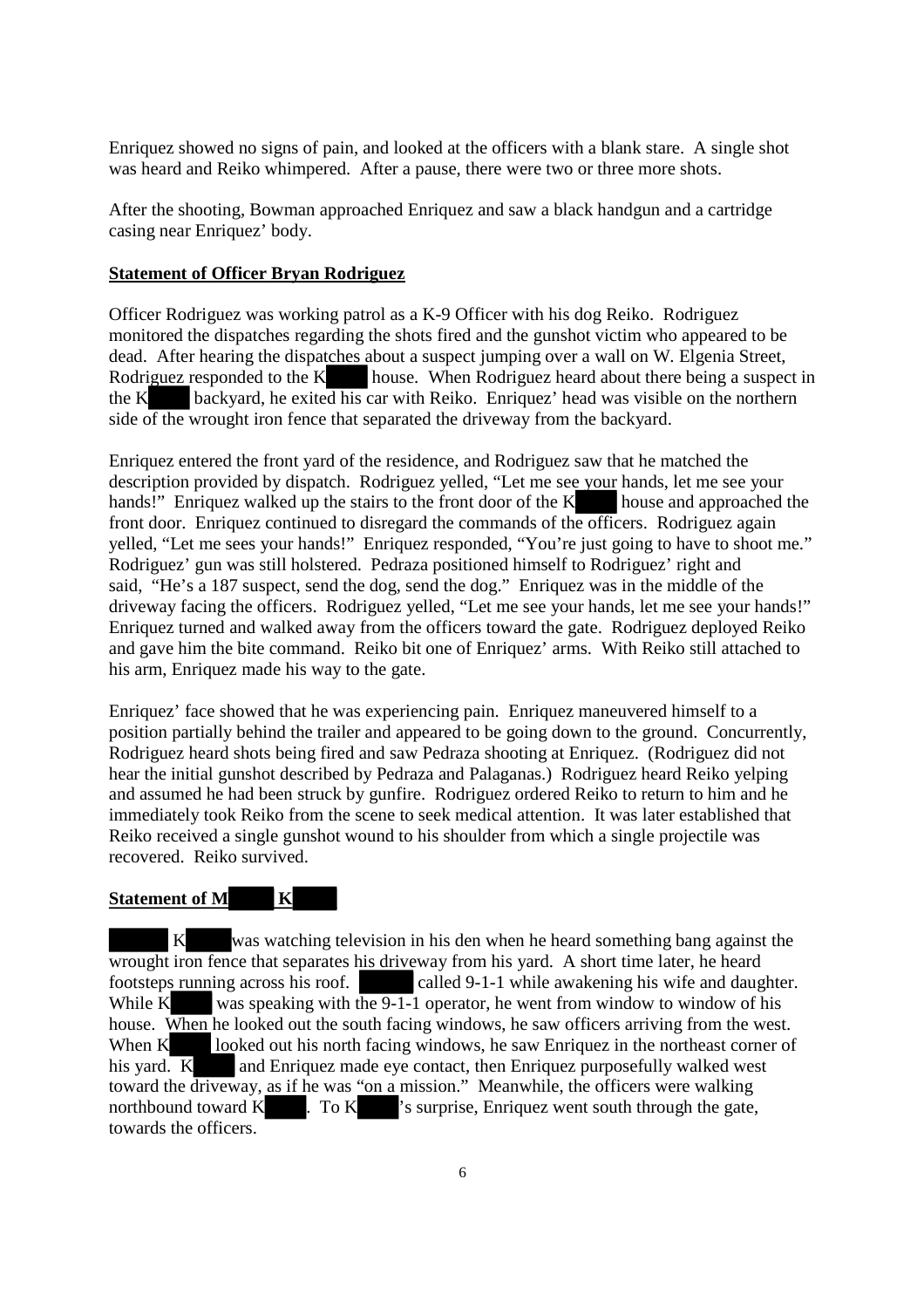While K observed the encounter between the officers and Enriquez, he, his wife and daughter were all in the kitchen, the portion of the house immediately adjacent to the driveway, just a few feet from Enriquez.  $K$  continued to watch the encounter on the driveway. Enriquez came through the back gate and headed straight toward the officers. The officers yelled, "Stop," and "Drop," and other commands that  $\overline{K}$  could not remember. The officers were approximately ten feet from Enriquez. Enriquez ran north. K heard the sound of the dog "get onto something," and immediately afterward muzzle flash lit up the driveway. K ducked down and saw nothing further.  $K$  heard the sound of gunfire.

# **Ballistic Evidence**

Both officers used their department issued 45 caliber handguns. A 40 caliber Glock pistol was recovered under the camping trailer, near Enriquez' feet. The magazine of the 40 caliber Glock contained three unexpended rounds.

Four 40 caliber S&W cartridge cases were recovered at the scene of the Erick Moreno homicide. A single 40 caliber S&W cartridge case was recovered between Enriquez' feet where he lay in the Kiktavi driveway. All five 40 caliber casings were analyzed and found to have been fired by the 40 caliber firearm recovered near Enriquez' feet. An unexpended 40 caliber S&W round was found near Enriquez' body in the K  $\blacksquare$  driveway and it was analyzed and found to have been cycled through by the 40 caliber pistol found near Enriquez.<sup>6</sup>

A single projectile was recovered from Reiko during surgery. The projectile was analyzed and eliminated as having been fired by the 45 caliber handgun used by either of the officers. The projectile was compared to the 40 caliber handgun found near Enriquez with inconclusive results. However, the projectile was most consistent with bullets commonly loaded in 40 S&W or 10 mm Auto caliber cartridges. Also, the projectile had similar general rifling characteristics and "some agreement" of individual characteristics with projectiles fired by Enriquez' 40 caliber pistol.

Five 45 caliber cartridge casings were recovered from the area in which Pedraza and Palaganas stood at the time of the incident. It was established both through round counts and firearms analysis that Officer Palaganas fired one round and that Officer Pedraza fired four rounds.

#### **Coroner's Findings**

On November 28, 2014, Los Angeles County Medical Examiner Dr. Vadims Poukens performed an autopsy on Enriquez and concluded that Enriquez died as a result of multiple gunshot wounds. Enriquez sustained a total of two gunshot wounds to the head and a single graze wound to his left forearm.

# **LEGAL ANALYSIS**

In the minutes before the incident, Officers Pedraza and Palaganas learned that a man had been shot to death on Badillo Street and that a suspect was seen fleeing from the shooting scene

<sup>6</sup> The firearms examiner could not state when the unexpended round had been cycled through the 40 caliber pistol.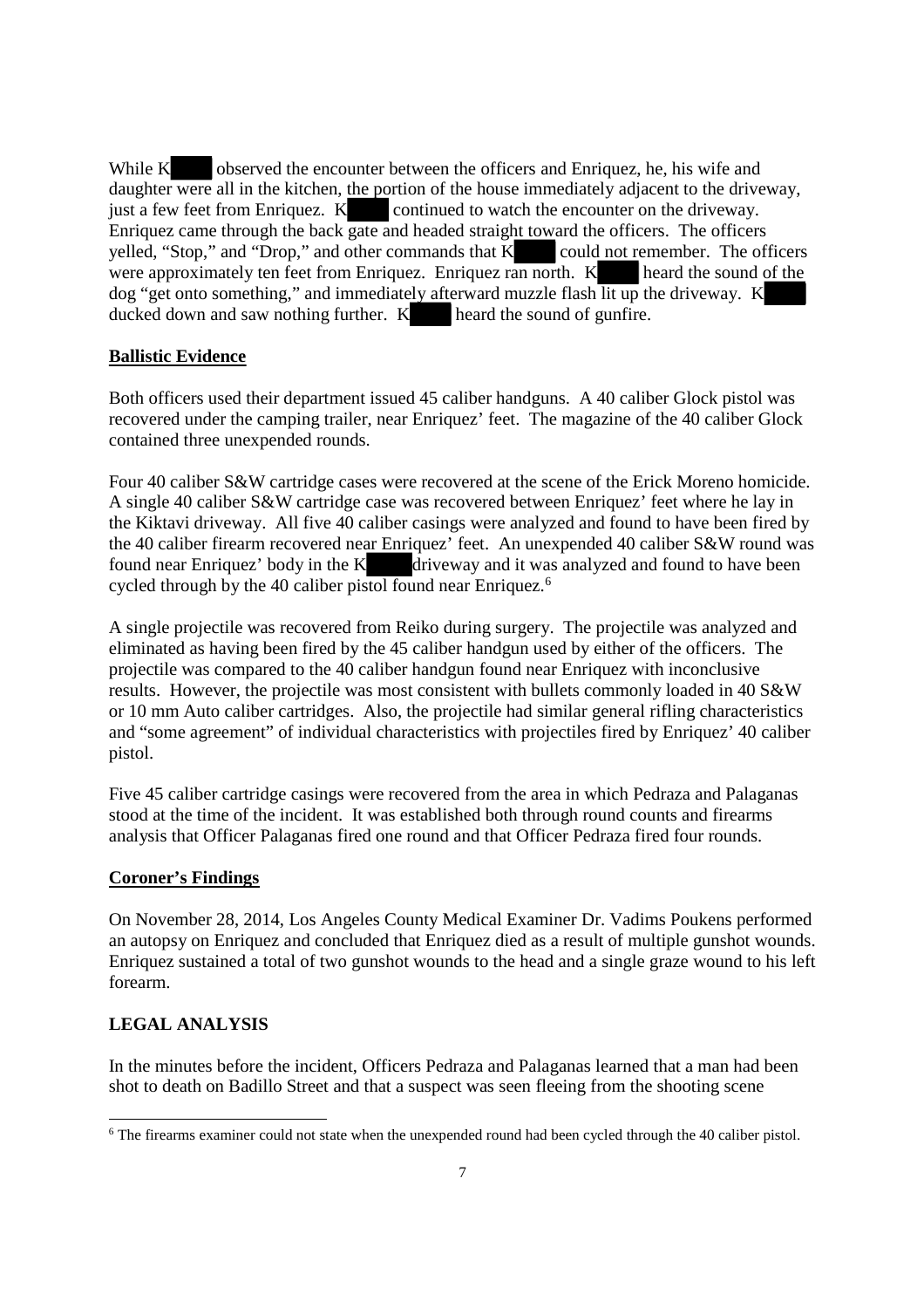toward the residences on W. Elgenia. It was reasonable to assume the suspect was still armed and would attempt to evade arrest using lethal force. As the officers neared W. Elgenia Street, they learned that Enriquez had traversed the K

roof and was in the K yard. Dispatch broadcast that Michael K was describing Enriquez' movements, establishing that  $\overline{K}$  had a line of sight on Enriquez and could be vulnerable to gunfire, as could others in his house.

Despite the overwhelming inference that Enriquez was armed and fleeing from a murder scene, when Pedraza and Palaganas arrived, they approached Enriquez with caution for safety of all of the officers and of the  $K_{\text{f}}$  family in the surrounding area. The officers gave Enriquez verbal commands and waited for him to comply. Enriquez failed to comply and instead told the officers they would have to shoot him. Officer Rodriguez deployed Reiko and all three officers waited for Enriquez to comply. Enriquez failed to comply. Officers Palaganas and Pedraza perceived that Enriquez appeared impervious to the pain of the dog bite. Enriquez dragged Reiko out of sight and shot him.

When Pedraza and Palaganas heard a single gunshot, they correctly inferred the Enriquez had fired his weapon. Regardless of who the intended target was, when Enriquez fired that shot, he demonstrated his continuing willingness to exert deadly force.

In protecting himself or another, a person may use all force which he believes to be reasonably necessary and which would appear to a reasonable person, in the same or similar circumstances, to be necessary to prevent imminent injury. CALCRIM No. 3470

> "The killing of another person in self-defense is justifiable and not unlawful when the person who does the killing actually and reasonably believes:

1. That there is imminent danger that the other person will either kill him or cause him great bodily injury; and

2 .That it is necessary under the circumstances for him to use in selfdefense force or means that might cause the death of the other person for the purpose of avoiding death or great bodily injury to himself.

A bare fear of death or great bodily injury is not sufficient to justify a homicide. To justify taking the life of another in self-defense, the circumstances must be such as would excite the fears of a reasonable person placed in a similar position, and the party killing must act under the influence of those fears alone. The danger must be apparent, present, immediate and instantly dealt with, or must so appear at the time to the slayer as a reasonable person, and the killing must be done under a well-founded belief that it is necessary to save one's self from death or great bodily harm." CALJIC No. 5.12

The doctrine of self defense is available to Officers Pedraza and Palaganas because the overall circumstances under which they confronted Enriquez presented an overwhelming likelihood that Enriquez would kill or cause great bodily harm to them or to someone in the immediate area.

The law also recognizes that lethal force may be used to apprehend a fleeing felon. (Penal Code sections 193(6) and 197(4)). In assessing whether the application of lethal force is appropriate to apprehend fleeing felons, courts have considered the degree of violence of the crime committed by the suspect, whether or not the suspect is armed, whether or not the suspect presents the threat